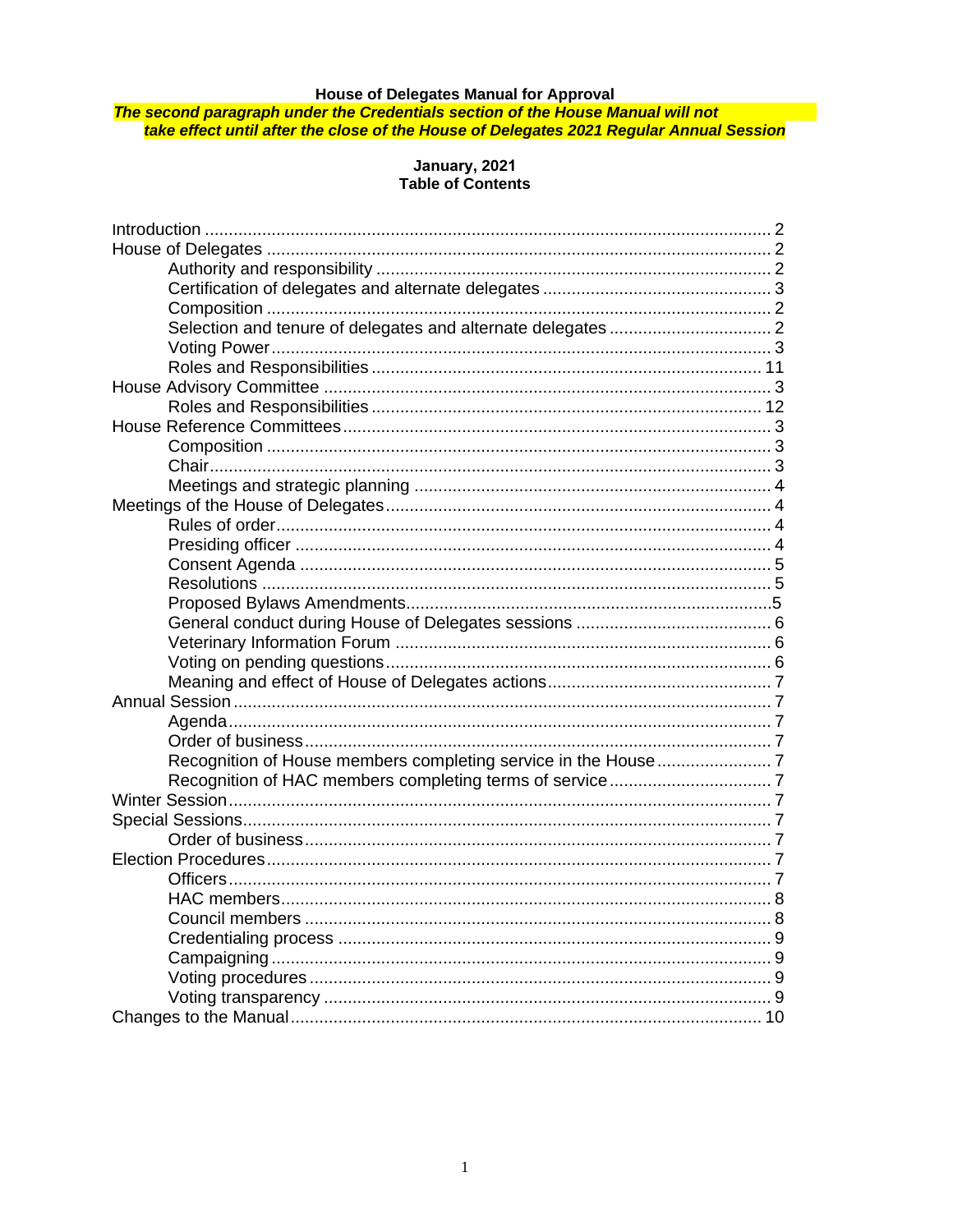#### **Introduction**

The House of Delegates Manual details the protocols, rules, and procedures of the AVMA House of Delegates. As such, it expands on information provided in the AVMA Bylaws, but does not replace or supersede the Bylaws. To the extent that the Manual and Bylaws are in conflict, the Bylaws have precedence.

# **House of Delegates**

**Authority and Responsibility**—The authority and responsibility of the AVMA House of Delegates is specified in the AVMA Bylaws (Article VII, Section 1):

The House of Delegates shall be the principal body within the Association responsible for establishing policy and providing direction for matters relating to veterinary medicine and shall be the representative body of the Principal and Constituent Allied Veterinary Organizations of the Association.

In addition to its other duties specified in the Bylaws, the House of Delegates has the authority to elect the President-Elect, Vice President, and when necessary, President of the AVMA; elect members to serve on the House Advisory Committee; elect members to serve on AVMA councils; determine the initial and annual dues for all members of the AVMA; amend the AVMA Articles of Incorporation and Bylaws; and vote on all matters properly brought before it.

**Composition**—The House of Delegates consists of a delegate and alternate delegate elected or appointed by each of the Principal and Constituent Allied Veterinary Organizations of the AVMA, the Uniformed Services Organization, and the Student American Veterinary Medical Association. The Principal and Constituent Allied Veterinary Organizations are defined in the Bylaws (Article VII, Sections 3 and 4). The following Constituent Allied Veterinary Organizations are granted representation in the House of Delegates:

American Academy of Veterinary Acupuncture American Animal Hospital Association American Association of Avian Pathologists American Association of Bovine Practitioners American Association of Corporate and Public Practice Veterinarians American Association of Equine Practitioners American Association of Feline Practitioners American Association of Food Safety & Public Health Veterinarians American Association of Small Ruminant **Practitioners** American Association of Swine Veterinarians American Association of Veterinary Clinicians American Holistic Veterinary Medical Association American Society of Laboratory Animal **Practitioners** 

Association of Avian Veterinarians

National Association of Federal Veterinarians Society for Theriogenology

The AVMA's officers and Board of Directors members serve as ex officio members of the House of Delegates without the right to vote.

The House Advisory Committee will invite an advisory panel of veterinarians representing the agencies and organizations listed below to attend and participate in duly convened sessions of the House. The members of this advisory panel will be the chief ranking voting AVMA member from each group, or his or her designee, provided that the designee is a member of that agency or organization and is a voting AVMA member. In addition, the House Advisory Committee may invite up to two additional individuals per meeting to serve on the House Advisory Panel Based on their expertise.

American Association of Veterinary Laboratory **Diagnosticians** 

United States Department of Health and Human Services, Centers for Disease Control and Prevention

United States Department of Health and Human Services, Food and Drug Administration, Center for Veterinary Medicine

- National Assembly of State Animal Health **Officials**
- National Association of State Public Health **Veterinarians**
- National Institutes of Health
- United States Department of Agriculture, Animal and Plant Health Inspection Service
- United States Department of Agriculture, Food Safety and Inspection Service
- United States Department of Homeland Security American Association of Zoo Veterinarians

**Selection and tenure of delegates and alternate delegates**—As indicated in the Bylaws (Article VII, Section 9), the delegates and alternate delegates of the Principal and Constituent Allied Veterinary Organizations granted representation in the House of Delegates shall be selected by their organizations for terms of four years, or until their successors are appointed and take their position.

The delegate representing AVMA members who are members of the Uniformed Services of the United States shall be the chief veterinary officer of the service with the largest number of voting AVMA members. The alternate delegate shall be an AVMA voting member selected by the delegate each year from one of the other services.

The delegate representing the SAVMA shall be the President of the SAVMA. The alternate delegate shall be selected by SAVMA members from its membership.

The Delegate and Alternate Delegate shall have equal authority and responsibility within the House of Delegates with the exception of voting rights as defined in Bylaws (Article VII, Section 16).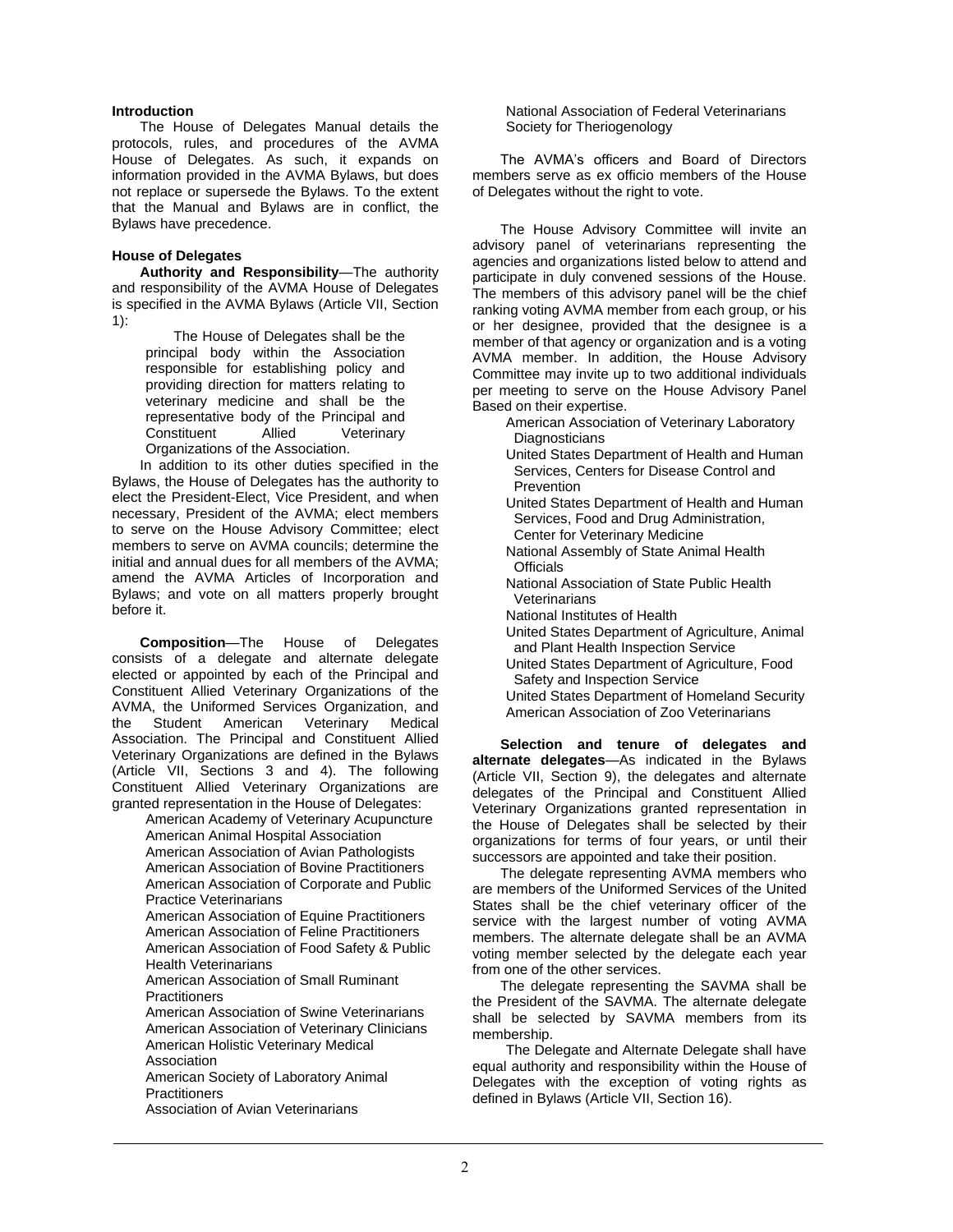**Certification of delegates and alternate delegates**—The principal administrative officer of each organization represented in the House of Delegates must submit the names and Reference Committee preferences of its delegate and alternate delegate to the AVMA Office of the Executive Vice President (OEVP) by October 1 of each year (Bylaws Article VII, Section 8). Appropriate forms for this purpose will be sent to each organization and each delegate and alternate delegate each year.

The compiled list of delegates and alternate delegates will be the official list of the voting members of the House of Delegates for each Association year. Any changes to the list of delegates and alternate delegates should be conveyed to the AVMA OEVP as soon as those changes become known, except that if any organization represented in the House of Delegates wishes to make a last-minute change prior to any session of the House, the new delegate or alternate delegate must present documentation of the change signed by the principal administrative officer of the organization represented, to the AVMA OEVP no later than 5:00 PM on the day before the House convenes. The House Advisory Committee may, at its discretion, make exceptions to this deadline, but such exceptions will generally be made only under extreme, extenuating circumstances.

### **Voting Power**

For purposes of determining the voting power of the Principal Veterinary Organizations represented in the House of Delegates, as defined in the Bylaws (Article VII, Section 15), the total number of AVMA members residing in the state, territory, or possession represented by each such organization will be determined from the records of the AVMA as of July 1 of each year and certified by the AVMA Executive Vice President.

# **House Advisory Committee**

The Bylaws define the general structure and duties of the House Advisory Committee and the terms of its members (Article VII, Section 19). The HAC consists of seven delegates or alternate delegates. No more than one delegate or alternate from the same state or allied group represented in the House of Delegates may serve on the HAC simultaneously.

The HAC shall elect a Chair and Vice Chair from among its members on an annual basis. In the absence of the Chair, the Vice Chair shall assume the duties of and receive all privileges accorded to the Chair.

The HAC approves minutes from sessions of the House of Delegates. The minutes are then made available to House members.

As stated in the Bylaws, no member of the HAC may serve more than two consecutive terms (Article VII, Section 19). A former member who has served two consecutive terms on the HAC may again become eligible for election no earlier than the third

annual session after the end of his or her second consecutive term.

# **House Reference Committees**

During each session of the House of Delegates, all Bylaw amendments and resolutions to be acted on by the House during that session will first be considered by the House Reference Committees prior to final action by the House of Delegates. The Reference Committees are as follows:

Committee on Administration, to which matters pertaining to the administration of the AVMA and its members will be referred;

Committee on Public Matters, to which matters pertaining to public issues will be referred;

Committee on Education and Research, to which matters pertaining to education and research will be referred;

Committee on Finance and Economics, to which matters pertaining to finances will be referred;

Committee on Legislative and Governmental Matters, to which matters pertaining to legislation and governmental issues will be referred;

Committee on Member Services, to which matters pertaining to member services will be referred; and

Committee on Scientific Activities, to which matters pertaining to scientific activities will be referred.

**Composition**—Each year, the AVMA President-Elect, assisted by AVMA staff members, will appoint delegates and alternate delegates to the House Reference Committees. Appointments will be made following established protocol on a first-come, firstserved basis while attempting to accommodate the stated preferences of the delegates and alternate delegates. The delegate and alternate delegate from any organization represented in the House of Delegates may not serve concurrently on the same reference committee. Delegates and alternate delegates are encouraged to change their Reference Committee preferences each year to gain experience with the full range of matters brought before the House of Delegates.

**Chair**—The members of the HAC will chair the House Reference Committees. At the first meeting of the HAC each Association year, the HAC Chair will assign the chairs of the Reference Committees, with the provision that the HAC Chair will chair the Committee on Administration and the HAC Vice Chair will chair the Committee on Finance and Economics. The other HAC members will rotate among the remaining Reference Committees.

If during any session of the House of Delegates, the number of HAC members present at the session is less than the number of House Reference Committees, the HAC Chair shall appoint acting chairs, as necessary, from among the delegates and alternate delegates in attendance and assign them to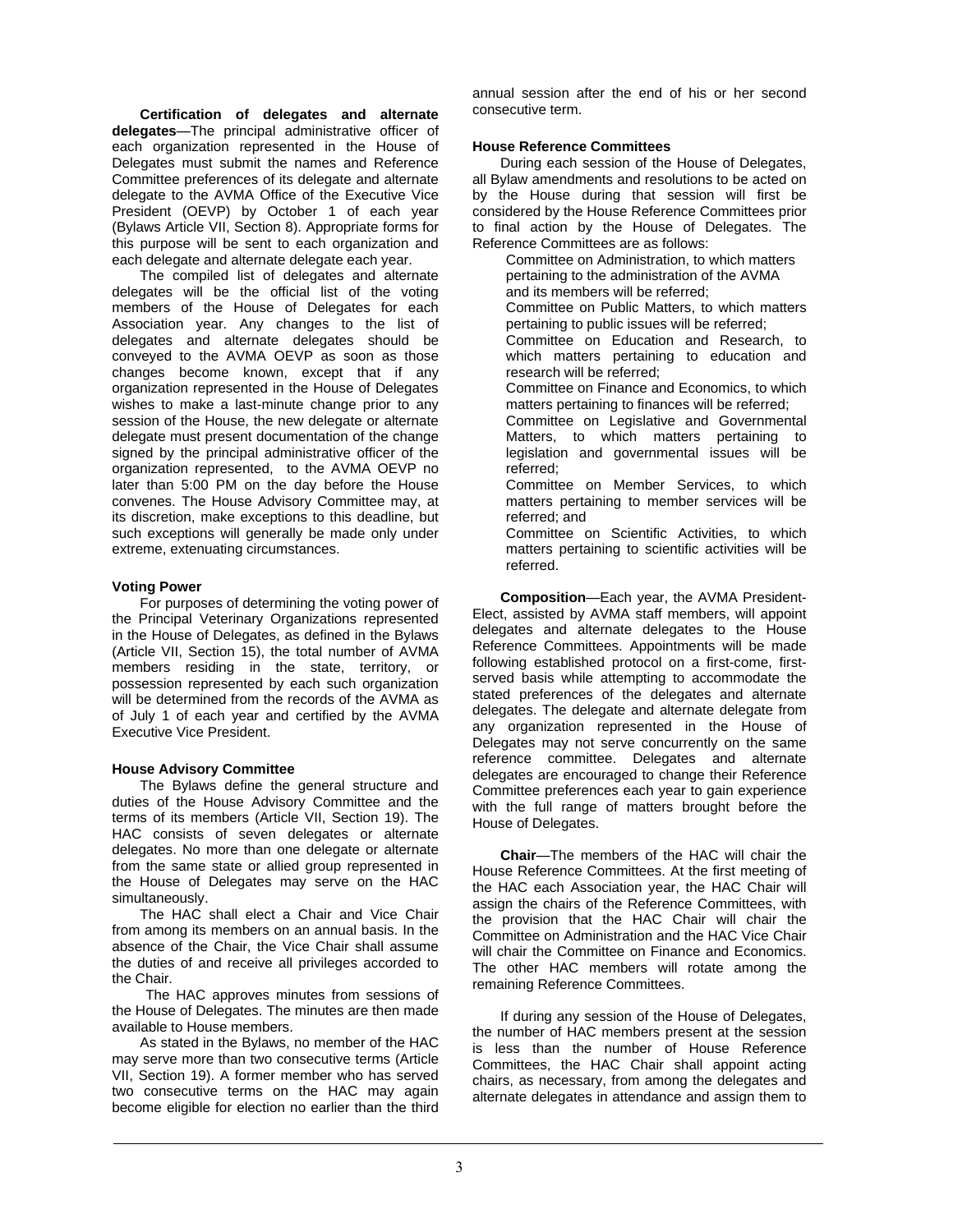Reference Committees.

**Meetings and strategic planning**—House Reference Committees will convene as scheduled during sessions of the House of Delegates. A majority of the Reference Committee members shall constitute a quorum.

A portion of the Reference Committee meetings may be devoted to critical issues scanning and analysis, and strategic planning.

Free and open discussion is encouraged during Reference Committee meetings, and Reference Committee members are encouraged to request assistance from AVMA officers, Board of Directors members, council and committee members, House Advisory Panel members, AVMA staff members, and other AVMA members if they need additional information to help them arrive at conclusions and recommendations. Reference Committees will hear from any member of the House of Delegates and may hear from any AVMA member at the discretion of the Reference Committee Chair.

In addition, the Reference Committee Chair may invite any guest to speak before the Reference Committee or refuse any guest's request to speak before the Reference Committee, unless there is an objection by any member of the Reference Committee. Should any member of the Reference Committee object, a vote of the Reference Committee members will be taken to decide the matter. Comments from any individual who is not a member of the Reference Committee must be brief and pertinent to the issue being discussed; any individual who is not a member of the House of Delegates and has been heard from once will not be allowed to speak again on that particular issue during the Reference Committee meeting unless allowed by the Chair.

Reports and resolutions referred to the Reference Committees for consideration may not be edited to add to or take away from the thoughts originally expressed. Reference Committees must recommend approval, approval with suggested amendment(s), disapproval, or referral of all resolutions referred for consideration. Resolutions must be recommended for approval, approval with suggested amendment(s), disapproval, or referral in their entirety. Reference Committees may include in their reports suggestions for future actions, such as suggested amendments to proposed resolutions or suggested Bylaws amendments to implement proposed resolutions.

At the conclusion of its meeting, each Reference Committee will prepare a report detailing its recommendations in regard to each item referred to it. Unanimous decisions by the reference committee will be noted in the report to the House. The work of the Reference Committee is not complete until the Reference Committee Chair has approved and signed the Reference Committee's report. This report will be made available to the House in electronic form as soon as it is completed prior to the House resuming its meeting.

If a Reference Committee cannot reach a

unanimous decision on any particular item referred to it and one or more members of the Reference Committee consider it necessary to do so, a minority report may be submitted. The author of any such minority report is responsible for preparing, signing, and submitting the report. The minority report must be prepared in the same format as the Reference Committee report. In addition, the author of the minority report must advise the other members of the Reference Committee of his or her intention to present a minority report prior to presentation of the Reference Committee report to the House of Delegates.

#### **Meetings of the House of Delegates**

The House of Delegates shall conduct business at its Annual Session and Winter Session, as well as at any Special Session called in accordance with the requirements outlined in the Bylaws (Article VII, Section 10). During any session, the House of Delegates may not take final action on any matter unless that matter has been considered and reported on by the Board of Directors or HAC. During each session of the House of Delegates, resolutions, and proposed amendments to the Bylaws brought before the House will be referred to the House Reference Committees without discussion or debate. With the exception of proposed amendments to the House of Delegates Manual and calls for a Special Session of the House of Delegates, discussion or debate on any matter brought before the House is not in order and the House may not take final action until a Reference Committee has presented its report on the matter. The requirement for referral to a Reference Committee prior to taking final action on any matter may be waived by a two-thirds vote of the House.

The Board of Directors and House of Delegates decide on AVMA policy when they act on recommendations and resolutions. Approval of a recommendation or resolution establishes the opinions or action contained therein as AVMA policy. However, disapproval of a recommendation or resolution does not establish policy; it merely rejects the proposal as submitted.

**Rules of order**—During all sessions of the House of Delegates, any situations that are not specifically covered by the General Illinois Not-For-Profit Corporation Act of 1986 (or its successor), the Bylaws, or the House of Delegates Manual will be governed by Robert's Rules of Order Newly Revised.

**Presiding officer**—At all sessions of the House of Delegates, the presiding officer shall be the AVMA President-Elect (Bylaws Article VI, Section 3). In the absence of the President-Elect, the HAC Chair will assume the duties of presiding officer.

The presiding officer may, without objection, grant the privileges of the floor to any person who will aid the discussions and deliberations of the House of Delegates and may, without objection, recess the House at any time. In the event of a tie, a second electronic vote shall be made. In the event that this vote is also a tie, the question before the House shall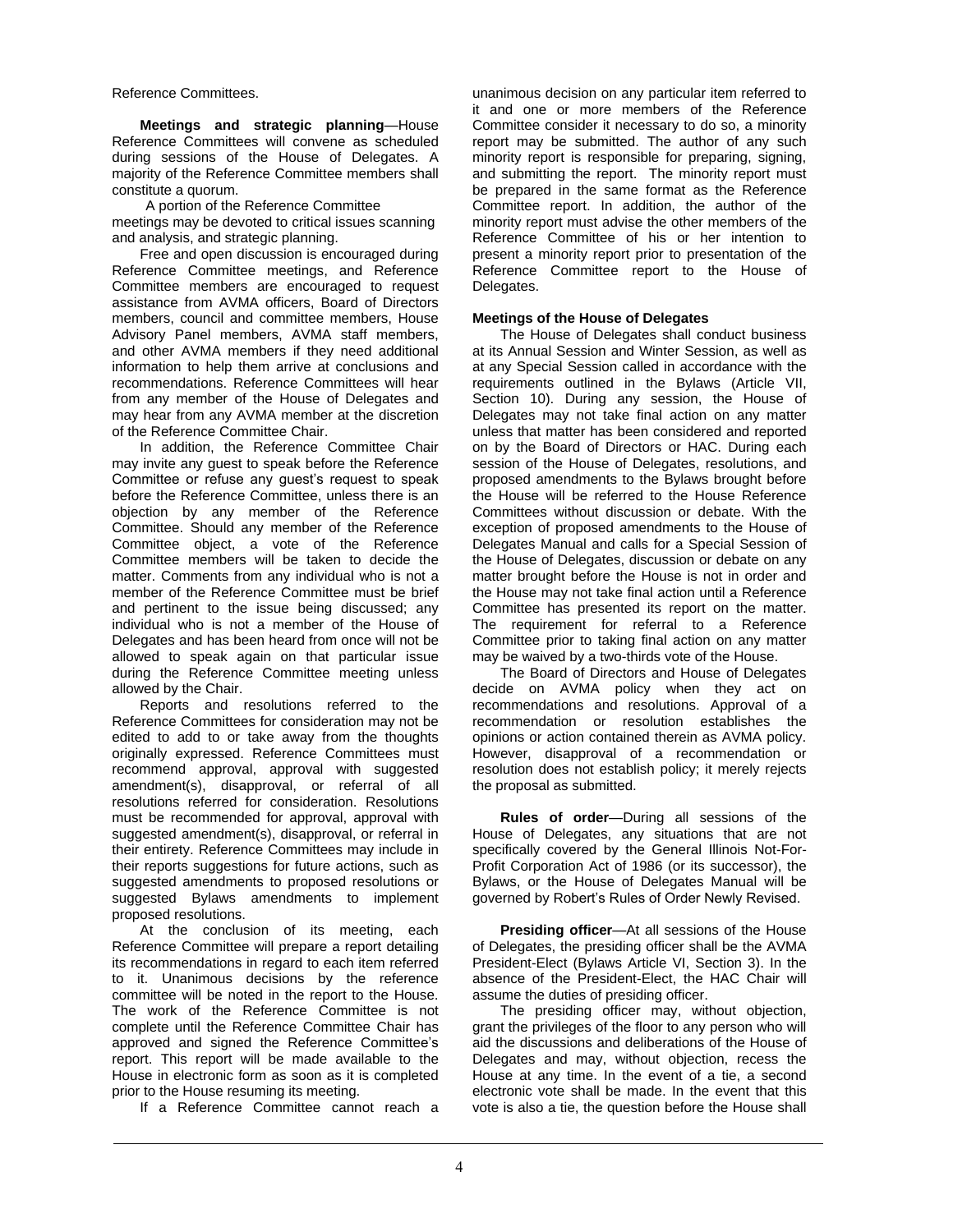be considered to have failed.

**Consent Agenda**—During all of its sessions, the House of Delegates will, as appropriate, use a Consent Agenda. Any matter properly brought before the House of Delegates may be placed on the Consent Agenda. Individual items will be placed on the Consent Agenda at the request of the House Reference Committees, provided that the item was unanimously recommended for approval by the Reference Committee, and that the Reference Committee agreed, without objection, to placing the item on the Consent Agenda.

Any item shall be removed from the Consent Agenda at the request of any delegate or alternate delegate. When considering whether to approve the Consent Agenda, the House of Delegates shall consider all actions on the agenda in total, without debate and without amendment.

**Resolutions**—According to the Bylaws (Article VII, Section 1), the House of Delegates has the authority and responsibility to establish policy for matters relating to veterinary medicine. Such policy may be established through the approval of resolutions.

Resolutions may be submitted for consideration by the House of Delegates only by the AVMA Board of Directors, HAC, or any organization represented in the House or by petition of AVMA members. Any resolution submitted by petition must be accompanied by the signatures of 50 or more voting AVMA members. In addition, House Reference Committees may submit resolutions that pertain to the business of the Committee. Such resolutions will require a two-thirds vote of the House to waive the prior notice provision. Following a successful twothirds vote, the HAC will subsequently convene and make a recommendation on any proposed resolution.

All proposed resolutions must be prepared in a format specified by the AVMA OEVP. Proposed resolutions must be received by the OEVP at least 60 days prior to the House of Delegates session at which they will be considered to allow the Bylaws Amendment and Resolutions Review subCommittee (BARRC) to review and assist in possible revisions to resolutions before full debate in the HOD. Following receipt of any proposed resolution, the OEVP will, in conjunction with the HAC Chair, assign the resolution to the proper House Reference Committee; make the resolution available to all organizations represented in the House of Delegates and to each delegate and alternate delegate; and to the Board of Directors and HAC so that these two entities may make recommendations to the House regarding the proposed resolution. If necessary, the OEVP will, in conjunction with the HAC, balance the number of resolutions among Reference Committees.

After a Resolution (or proposed Bylaw amendment) has been received by the OEVP there is a 2-week period in which additional co-sponsors may be added. The Executive Director of the cosponsoring entity must notify the OEVP directly in order to be added as a co-sponsor.

A proposed resolution that is received by the OEVP less than 60 days prior to a House of Delegates session, but before the final meeting of the HAC prior to that House session will be forwarded to the HAC for its consideration and recommendation on the proposed resolution. However, the resolution will be referred to a House Reference Committee for consideration and discussed by the House of Delegates only if the prior notice provision is first waived by a two-thirds vote of the House.

A proposed resolution (except for those proposed by a Reference Committee) that is received by the OEVP after the final meeting of the HAC prior to a House of Delegates session will be referred to a House Reference Committee for consideration and discussed by the House only if the prior notice provision is first waived by a two-thirds vote of the House and the HAC is given an opportunity to convene and make a recommendation on the proposed resolution.

Resolutions may be amended only during debate on the floor of the House of Delegates. Proposed amendments must be germane to and within the scope of the resolution under debate. In addition, proposed amendments must be in writing, unless the change involves six or fewer words, as determined by the presiding officer.

Proposed amendments to resolutions that the presiding officer has ruled out of scope of the resolution on the floor, will be allowed only if consideration is approved by a two-thirds vote of the House of Delegates and the HAC is given an opportunity to convene and make a recommendation on the proposed resolution.

Resolutions result in one of the following actions: approval, disapproval, referral, or postponed indefinitely. Should a resolution be referred, it will be delivered to another entity, such as a committee or council.

**Proposed Bylaw Amendments**—According to the Bylaws proposed amendments of the Bylaws are forwarded to the House of Delegates for consideration, in keeping with Article XV, Section 1.

Proposed Bylaw amendments must be prepared in a format specified by the AVMA OEVP. Proposed Bylaw amendments must be received by the OEVP at least 60 days prior to the House of Delegates session at which they will be considered to allow the Bylaws Amendment and Resolutions Review subCommittee (BARRC) to review and assist in possible revisions to resolutions before full debate in the HOD. Proposed Bylaw amendments are usually assigned to House Reference Committee 1 (administration). However, if necessary, the OEVP will, in conjunction with the HAC, balance the number of proposed bylaw amendments among Reference Committees.

The proposed amendment will be made available to the AVMA membership, all organizations represented in the House of Delegates, and to each delegate and alternate delegate. The proposed amendment will also be made available to the Board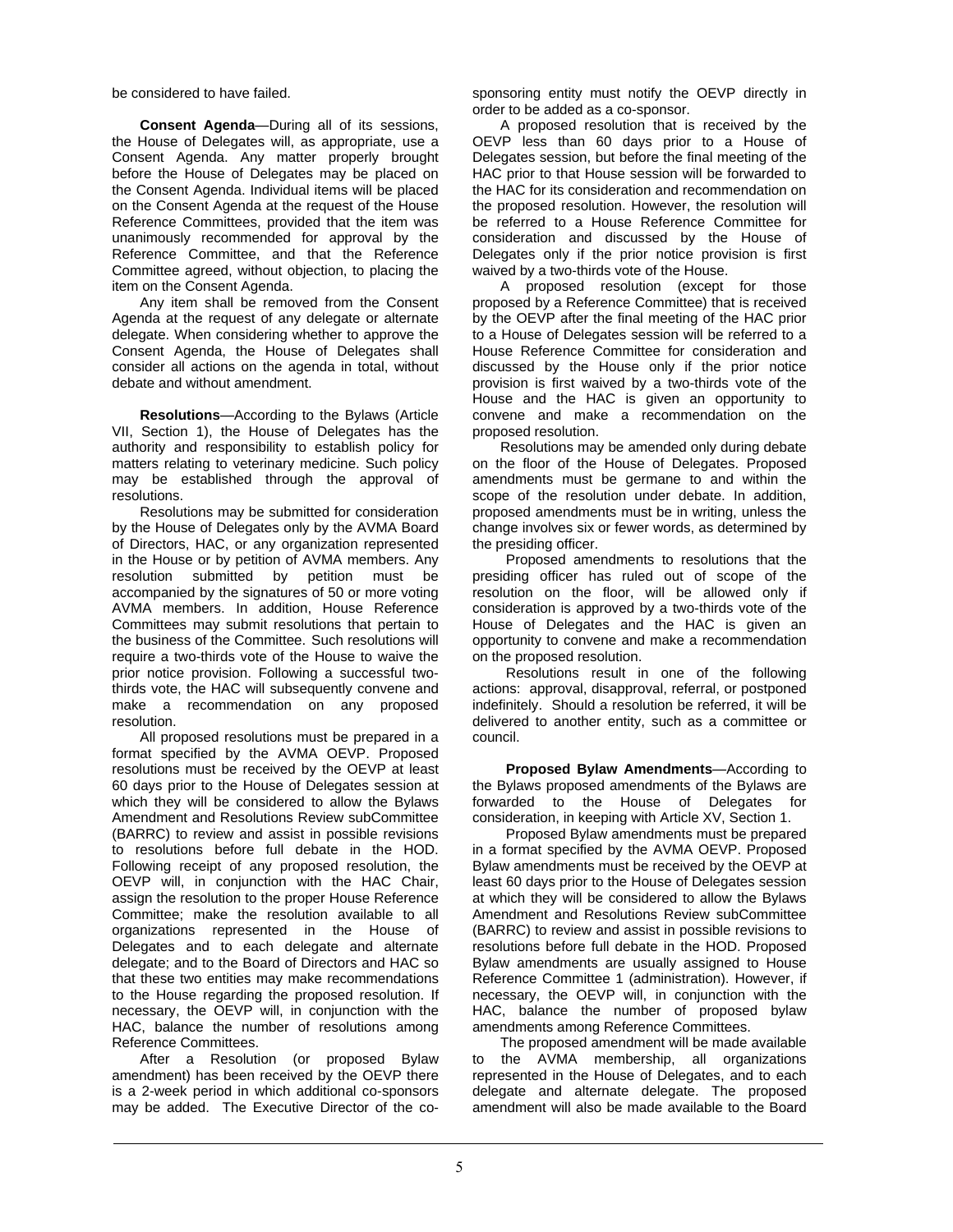of Directors and HAC so that these two entities may make recommendations to the House regarding the proposed Bylaw amendment.

# **Veterinary information forum**

The purpose of the Veterinary Information Forum (VIF) is to discuss issues of importance to AVMA members during HOD Sessions.

One or more topics discussed during the VIF may originate from environmental scanning. In addition, the HAC may select a variety of topics for HOD discussion such as updates on previous VIF topics or issues originating from AVMA entities (Board of Directors, councils and committees, and advisory board members). In preparation for each VIF session, the HAC will determine the format of the VIF, which topics will be discussed, and the related background information and presentations. The HAC will also review possible outcomes and necessary action steps.

At the discretion of the HAC, the time allotted for the VIF may be used for other HOD activities including special events and speakers, or discussions of critical issues in need immediate attention.

At least two months before the HOD meeting the HAC will contact HOD members to discuss the goals and format of the VIF and to issue an initial call for topics. HOD members will be encouraged to contact their state veterinary medical associations (VMA's) and AVMA members in their state through various communication avenues. Reference Committee (RC) chairs may organize discussions around the topics received.

At least one month before the HOD meeting the HAC will finalize the VIF format and select the topics to be discussed during the session including those submitted by environmental scanning. The HAC will make preliminary assignments of individual topics to the RCs. These topics will be announced on the RC Forums for discussion and refinement. HAC may seek additional information related to the topics submitted from environmental scanning from outside groups.

Prior to the VIF, the HAC may prepare a summary of each discussion topic for presentation during the VIF. The HAC will also determine if a content expert is needed.

At the conclusion of the VIF additional topics may be assigned to appropriate RCs for discussion.

During the RC meetings, assigned topics will be discussed resulting in one of the following actions:

- Submission of a resolution to the HOD
- Move that the HOD refer the issue to the Board of Directors for further action
- No action

**General conduct during House of Delegates sessions**—When considering issues on the floor of the House of Delegates, delegates and alternate delegates should determine what, in their judgment, is in the best interests of the AVMA and the veterinary medical profession as a whole, while also

considering the views of their constituencies. House members should approach all issues with an open mind and should not arrive at a decision on how to vote on any particular matter before the matter is debated and discussed in full.

House members should arrive at all sessions fully prepared, having researched the candidates to be elected and studied all matters to be discussed. For the House of Delegates to function at maximal efficiency, it is essential that its members conduct themselves in a spirit of cooperation with and respect for fellow members, the AVMA Board of Directors, and the AVMA staff. House members are expected to attend all sessions of the House of Delegates and their assigned House Reference Committees.

Cell phones and audible pagers are to be silenced when the House of Delegates is in session, and cell phone conversations are to be conducted outside the House chamber.

House members are encouraged to study the AVMA Bylaws, this House of Delegates Manual, and basic parliamentary procedure prior to each House session, to enable a good working knowledge of AVMA organizational structure, rules, and procedures. In addition, members are encouraged to read the *Journal of the American Veterinary Medical Association* during the weeks immediately preceding each session for information on resolutions and other matters that are to come before the House of Delegates. Finally, members are encouraged to study all reports, resolutions, and recommendations furnished prior to each session of the House of Delegates, review rosters and meeting minutes of the Board of Directors and all AVMA councils and committees and participate in the House of Delegates electronic discussion group to share ideas and confer with fellow delegates and alternate delegates.

**Voting on pending questions**—During all sessions of the House of Delegates, alternate delegates will be accorded the same privileges as delegates, except that voting is the sole privilege of the delegates. An alternate delegate may vote only during a delegate's absence and then only as instructed. Keypads for electronic voting may only be used by that delegate for which it has been assigned (or the alternate delegate, when instructed).

All votes, except voice votes, on matters pending before the House of Delegates will be weighted on the basis of voting power, as defined in the Bylaws (Article VII, Section 15). A majority vote is defined as a majority of the votes cast at a duly convened session of the House of Delegates at which a quorum is present. A two-thirds vote is defined as a minimum of two thirds of the votes cast at a duly convened session at which a quorum is present.

To expedite business during sessions of the House of Delegates, votes on matters pending before the House may be taken as voice votes, including resolutions that have been recommended unanimously by the referring reference committee. However, most substantive votes will be taken as electronic votes. The presiding officer will determine the method of voting. When a clear majority is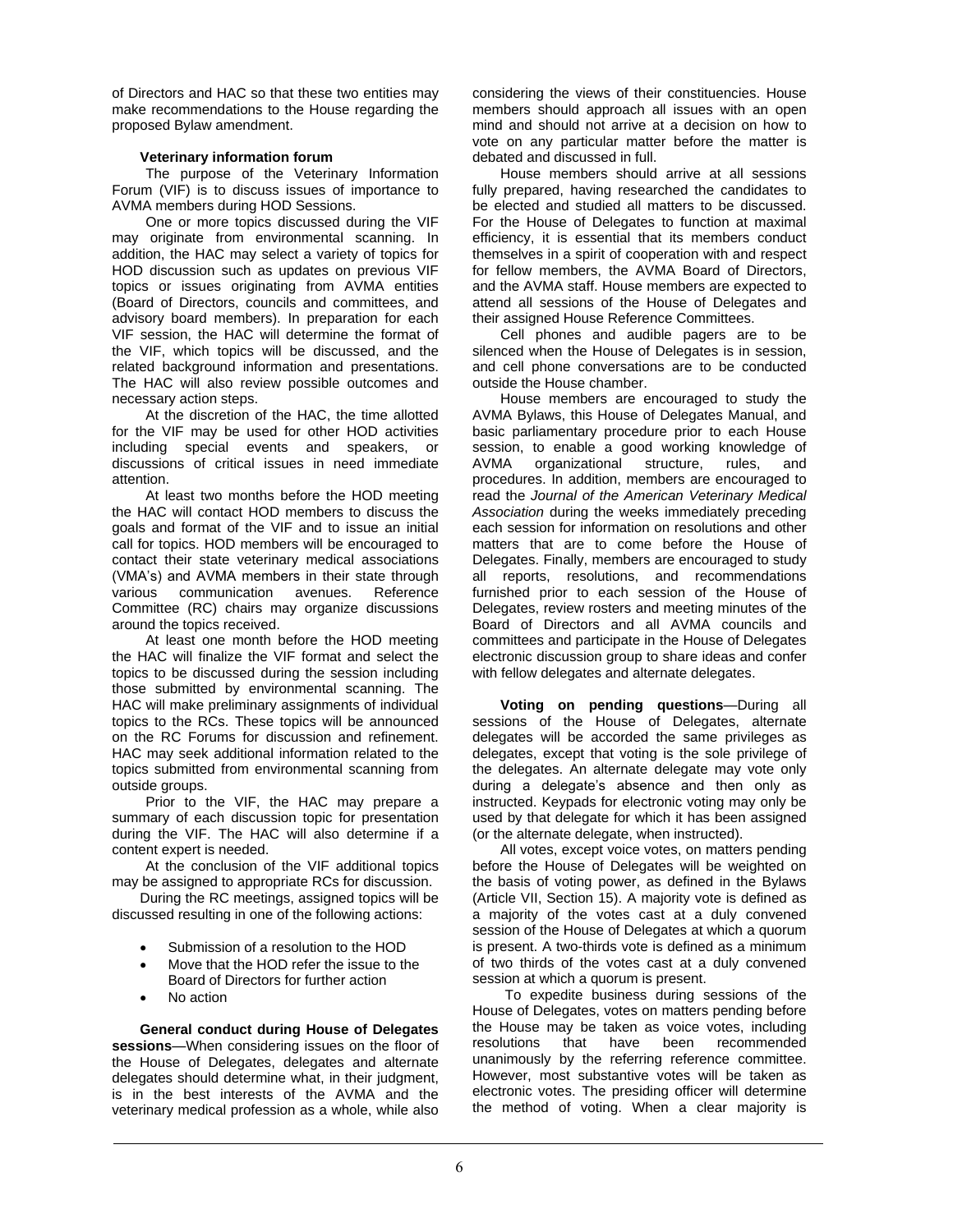expressed in a voice vote on a question before the House, the presiding officer may announce the result of the vote. If, on the other hand, he or she has any doubt regarding the outcome of a voice vote on a question, the presiding officer will conduct an electronic vote. During an electronic vote all delegates will vote simultaneously.

Before or after a voice vote is taken on any matter before the House of Delegates, any delegate may request that an electronic vote be taken.

In the event that an electronic vote cannot be taken, a roll call vote will be the back-up option. During a roll call vote, the Executive Vice President will call the Principal Veterinary Organizations in alphabetic order, followed by the Constituent Allied Veterinary Organizations, the Student American Veterinary Medical Association, and the Uniformed Services Organization.

**Meaning and effect of House of Delegates actions**—When the House of Delegates votes to disapprove a recommendation or motion previously approved by the Board of Directors, the meaning and effect of the House's action depends on the nature of the recommendation or motion, where the authority to take that action resides, and whether the action has been irrevocably implemented.

#### **Annual Session**

**Agenda**—The OEVP, in consultation with the HAC, will create an agenda for each Annual Session of the House of Delegates. In addition to such other business to be brought before the House of Delegates, the agenda may contain the following reports:

Report of the Vice President

Report of the status of Constituent Allied

 Veterinary Organizations represented in the House of Delegates

Administrative report on activities of the AVMA staff

Report of the Board of Directors

Report of the House Advisory Committee

Report of the Independent auditors

Report of the Treasurer

Report of the American Veterinary Medical Foundation

Reports of all AVMA councils, committees, task forces, trusts, boards, and commissions

All agenda materials will be made available to each delegate and alternate delegate at least 30 days before the Annual Session.

**Order of business**—The order of business for all sessions of the House of Delegates will be determined by the HAC.

**Recognition of House members completing service in the House**—During each Annual Session, plaques will be awarded to delegates and alternate delegates who are completing their service in the House of Delegates at the close of that session. As an exception, the delegate for the

Student American Veterinary Medical Association will be awarded a plaque at the Winter Session. Each year, the AVMA OEVP will contact each organization represented in the House of Delegates and each delegate and alternate delegate for information on delegates and alternate delegates who will complete their service at the close of that year's Annual Session. The presiding officer will present plaques to these members at the end of the Annual Session, except that the AVMA OEVP must receive notification of such members no later than May 1 to ensure presentation of a plaque at the Annual Session. Plaques will be mailed to recipients if notification is not received in time or if recipients are unable to attend the Annual Session.

**Recognition of HAC members completing terms of service**—During each Annual Session, a plaque will be awarded to each HAC member completing a three-year or unexpired term.

#### **Winter Session**

The OEVP, in consultation with the HAC, will create an agenda for each Winter Session of the House of Delegates.

All agenda materials will be made available to each delegate and alternate delegate at least 30 days before the Winter Session.

#### **Special Sessions**

**Order of business**—The order of business to be used during Special Sessions of the House of Delegates will be determined by the HAC.

#### **Election Procedures**

As stated in the Bylaws (Article VII, Section 1), the House of Delegates has the authority to elect the President-Elect, Vice President, and, when necessary, President of the AVMA; elect members to serve on the HAC; and elect members to serve on the AVMA's councils. All such elections shall take place during Annual Sessions of the House of Delegates, except that, when necessary, election of officers may take place at the Regular Winter Session. Two or more candidates will be encouraged to seek each elective office. The following procedures shall be used for election of AVMA officers, HAC members, and council members.

**Officers**—Nominations for the offices of President-Elect, Vice President, and, when necessary, President, will occur during the Annual Session of the House of Delegates. When necessary because of unscheduled vacancies, nominations can occur at the Regular Winter Session. For each office, nominations will be called for by the presiding officer. One nominating speech, not to exceed five minutes, will be permitted for each candidate. Only delegates and alternate delegates may deliver nominating speeches.

Prior to the session at which they will be nominated, candidates for these offices must submit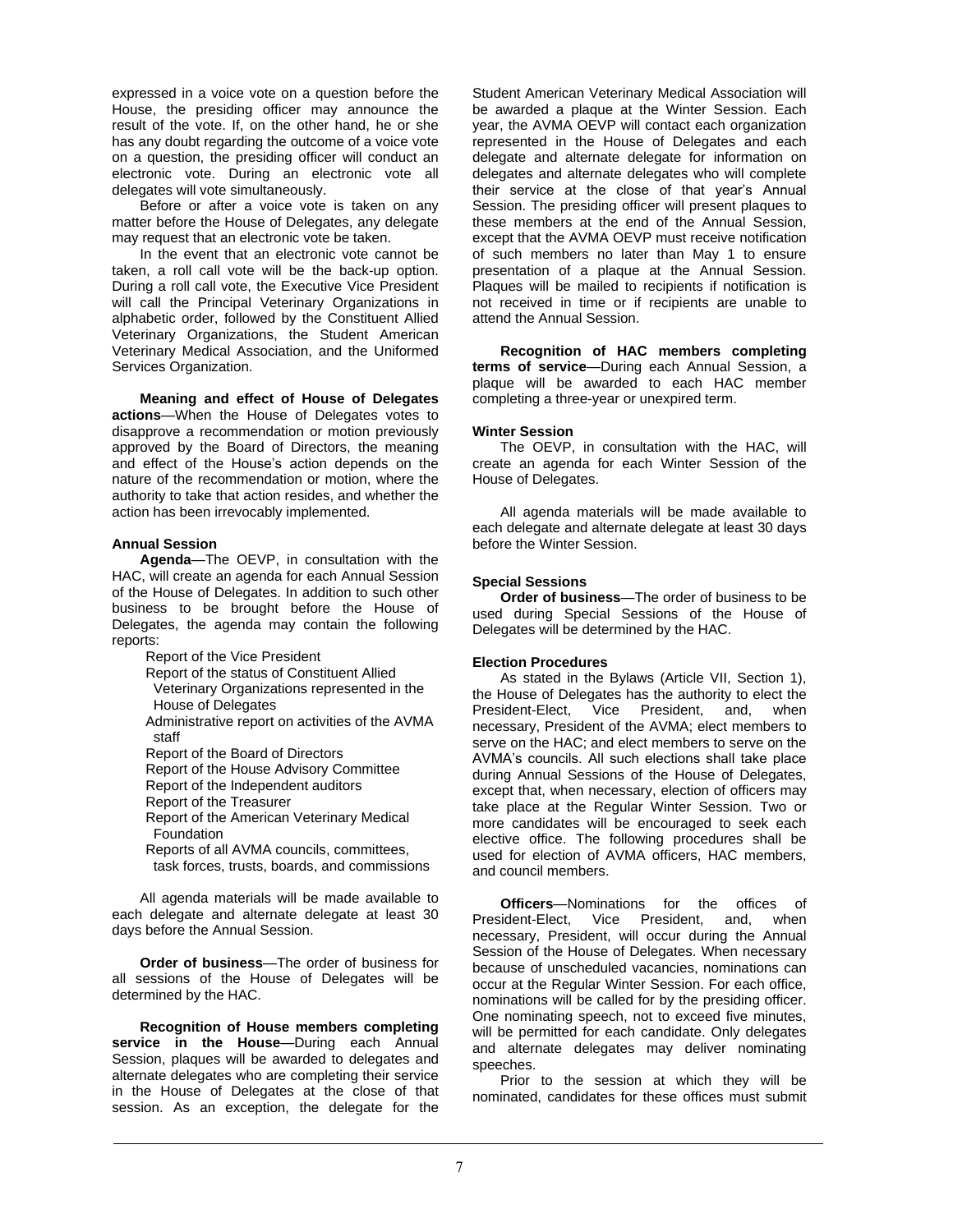an officer position application form to the OEVP. Application forms must be submitted prior to the last scheduled meeting of the HAC before the session during which the election will be held to allow time for the HAC to examine and verify the candidates' credentials. Candidates may be nominated from the floor by delegates or alternate delegates, so long as the HAC is first given the opportunity to examine and verify the candidate's credentials.

To be eligible for election to the office of President-Elect, Vice President, or President, candidates must have met all requirements specified in the Bylaws (Article VI, Section 12) and must have served at least one term on the Board of Directors or one full term on an AVMA council or two full terms on an AVMA committee or four years as a delegate or alternate delegate; or must have had extensive experience in a Principal Veterinary Organization, Constituent Allied Veterinary Organization, or regional veterinary medical association.

No candidate for one of these offices may run for any other office simultaneously. An individual who is serving on any AVMA entity (eg, Board of Directors, House of Delegates, council, or committee) at the time of election must relinquish his or her seat on that entity when assuming office.

**HAC members**—Each November, the AVMA OEVP will notify all organizations represented in the House of Delegates and all delegates and alternate delegates of pending HAC vacancies and the House of Delegates members who are eligible for each position. Candidates for vacancies on the HAC must submit an application form to the OEVP no later than May 1 of the year in which the nomination is to be acted upon, to allow time for the HAC to examine and verify the candidates' credentials. The list of qualified candidates for positions on the HAC who submitted properly completed application forms by the deadline will be furnished to the delegates and alternate delegates at least 30 days before the Annual Session. Floor nominations will be accepted for vacancies on the HAC providing the application form is received no later than 10 days before the HOD Session at which they will occur.

Vacancies on the HAC will be filled at the next Regular Session of the House of Delegates with the election of an eligible House member who will fill the unexpired term. The HAC Chair may appoint an interim member to serve during the absence of a regular member or to fill a vacancy until the time of the next Regular Session. Any member who is elected to fill a vacancy will, following completion of the unexpired term, be eligible to run for election for a full term, as well as for election for a second full term, for a total of two full consecutive terms plus the unexpired term.

**Council members**—Nominations will be made by any organization represented in the HOD or by petition of 10 voting AVMA members. In the fall of each year, the OEVP will notify all organizations represented in the House of Delegates of pending vacancies for elected positions on the AVMA

councils that are to be filled at the next Annual Session. A notice of pending vacancies will also be published in appropriate AVMA print and online media. Nominations of candidates for vacancies on AVMA councils must be submitted on the prescribed form to the OEVP no later than May 1 for elections held during the Regular Annual Session, or November 1 for elections held during the Regular Winter Session. This schedule will allow time for the HAC to examine and verify the candidates' credentials. The nomination form must be signed by an officer of the nominating organization. The list of qualified candidates for elected positions on the AVMA councils who submitted properly completed nomination forms by the deadline will be furnished to the delegates and alternate delegates at least 30 days before the Annual Session.

Floor nominations for elected positions on AVMA councils will be accepted from any organization represented in the House of Delegates during a Regular Session of the House of Delegates. Organizations intending to nominate a candidate from the floor must complete the appropriate nomination form and submit it to the OEVP by no later than 10 days before the HOD Session at which they will occur. Floor nominations will be announced by the Executive Vice President.

In those cases where a floor nomination results in a contested election, the related 2-minute video for each candidate will be played before the election occurs.

No individual may be a candidate for more than one council or for more than one specific category on the same council in the same year, and a candidate may not change the position sought after the deadline for nominations. No individual may serve simultaneously in the House of Delegates and on a council or simultaneously on two councils. Any member of the House of Delegates is eligible for election to positions on the AVMA councils, but if elected must relinquish membership in the House of Delegates. Any member of a council who is elected to the House of Delegates must relinquish membership on the council.

A vacancy in an elected position on any AVMA council will be filled at the next Regular Session of the House of Delegates with the election of an eligible AVMA member who will fill the unexpired term. Any individual who is elected to fill a vacancy will, following completion of the unexpired term, be eligible to run for election for a full term, subject to any term limits that may be imposed (*See* Bylaws, Article VIII, Section 2, subsection j).

When filling a council vacancy at the Regular Winter Session, the nomination form must be received by the OEVP by November 1.

**Change in Professional Classification**— Council and/or HAC members who change their professional classification (e.g., as a result of a change in type of employment or retirement) during their term of service should notify the Office of the Executive Vice President, which will proceed in keeping with the AVMA policy, "Eligibility to Serve on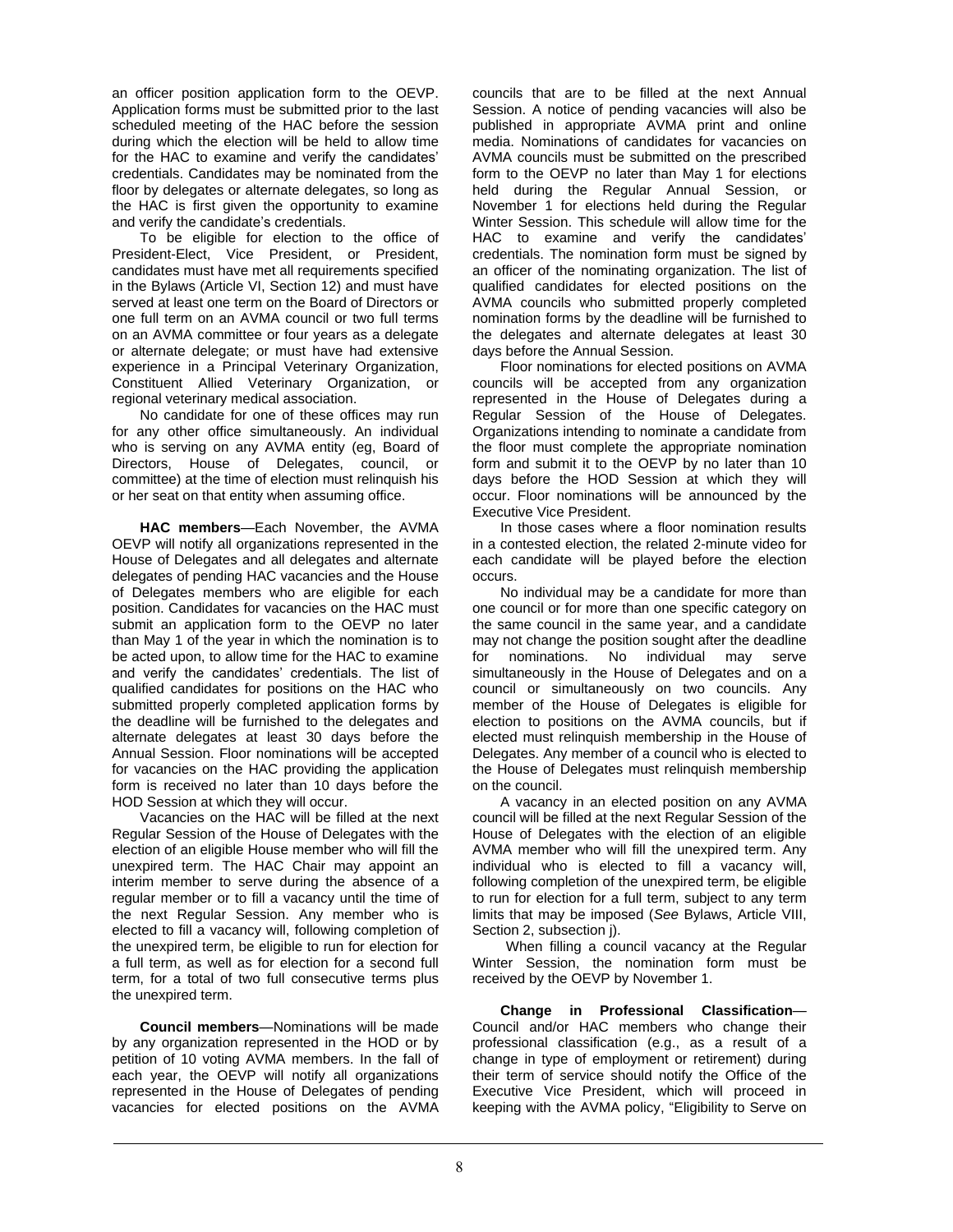Councils, Committees, and Task Forces after a Member's Professional Classification Changes."

**Credentialing process**—The HAC will review and approve the credentials of all candidates for officer positions, positions on the HAC, and elected positions on the AVMA councils (*See* Bylaws, Article VII, Section 19, subsection c5). Specifically, the HAC will review each candidate's current AVMA membership information to confirm that the nominee is an AVMA member, to determine whether the nominee's professional classification meets the criteria for the specified position, and to determine whether the nominee meets any other criteria as may be specified.

The sitting Chair of the Board of Directors and the sitting Chair of the House Advisory Committee may not be a candidate for President, President-Elect, or Vice President, while serving as the Chair of the BOD or the Chair of HAC. However, the sitting BOD chair and the sitting HAC Chair may announce an intent to seek one of these offices during the candidate introductions that take place after the final scheduled BOD meeting of that Association Year.

For candidates for positions on the Council on Education, the HAC will also review the report of the Council on Education Candidate Qualifications Review Committee. If a discrepancy is found, the nominator or nominee will be given an opportunity to clarify or correct the matter. The HAC will rule on the eligibility of each nominee. Decisions of the HAC will be final, except that the HAC will reconsider its decision if new evidence is presented. To avoid problems, nominees should ensure that their AVMA membership records accurately reflect their current membership status, professional classifications, and other qualifications.

The professional classification codes maintained by the AVMA Membership and Field Services Division will serve as the reference to determine the eligibility of candidates for elected positions. These include the Employment Type, Position Type, Employment Function, Professional Discipline, and Species Contact Codes. For the purposes of determining eligibility for positions described as "predominantly" or "exclusively" involved in a particular professional classification, predominantly will be interpreted to mean that 50% or more of the candidate's professional activity is in the category specified, and exclusively will be interpreted to mean that 90% or more of the candidate's professional activity is in the category specified. An individual elected to represent a specific professional classification shall be actively, or at the time of retirement, engaged in the professional classification to be represented.

**Campaigning**—All campaigns are to be conducted in a courteous, professional, and respectful manner. In addition, candidates for officer positions must conduct their election campaigns in compliance with the *Rules for AVMA Officers Election Campaigns.*

To assist delegates and alternate delegates in

choosing individuals for officer, HAC, and council positions, the AVMA OEVP will prepare an annual Campaign Guide listing nominees for these positions. Nominees will be included only if they have provided an appropriate biographical sketch and photograph and submitted an application or nomination form by the deadline. Council nominees must also submit a link to a 2-minute introductory video.

**Voting procedures**—Each year, the AVMA President-Elect will appoint a board of tellers made up of AVMA staff members to oversee elections for officer, HAC, and council positions. All elections will be by electronic ballot, except that when only one candidate is nominated for the office of President-Elect, Vice President, or President, or for a position on a council or the House Advisory Committee, a ballot will not be required, and the presiding officer may, without objection, declare the candidate to be elected.

All votes will be weighted on the basis of voting power, as defined in the Bylaws (Article VII, Section 15).

For each position, the candidate who receives a majority of the votes cast shall be declared elected. If no nominee receives a majority of the votes cast, the nominee receiving the lowest number of votes and any nominee receiving less than 10% of the votes cast shall be eliminated, and a run-off vote of the remaining nominees will be taken. This process will be repeated until a candidate receives a majority of the votes cast. However, no candidate shall be eliminated when doing so would cause a remaining candidate to be selected for a position without having received a majority of the vote.

When council vacancies comprise both a longer and a shorter term in the same category, the candidate who receives a majority of the votes cast and the highest total number of votes will be declared to have won the longer term, and the candidate who receives a majority of the votes cast and the next highest total number of votes will be declared to have won the shorter term. If no candidate receives a majority of the votes cast, the elimination procedure described above will be used, and a run-off vote of the remaining nominees will be taken.

In the event that electronic balloting cannot be accomplished, written balloting will occur. Only the official ballots distributed by the tellers will be used; only official ballots will be counted by the tellers. To permit assignment of the proper number of votes to each ballot, the delegate or alternate delegate must sign the ballot and identify the organization represented. Unsigned ballots will not be counted.

In the event of a tie vote between two candidates, a second electronic vote will be made and if that also results in a tie, a third electronic vote will be made. If that election results in a tie, the election will be decided by a game of chance (e.g., flip of a coin; card draw, etc.) as determined by the Presiding Officer.

Any challenge to a vote must be filed within 90 days after the close of the Session with the OEVP, who will refer the matter to the House Advisory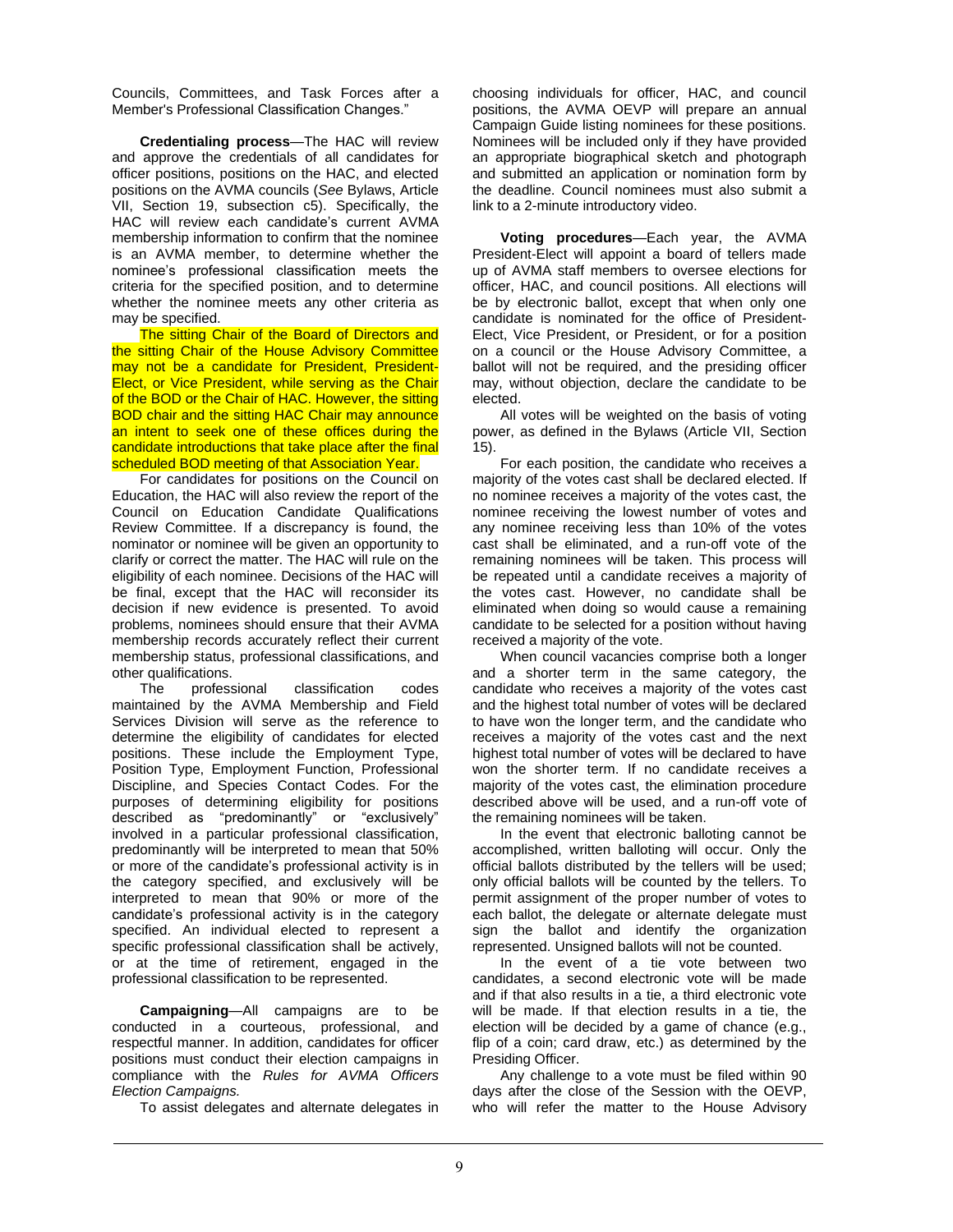Committee.

#### **Voting Transparency**

All votes of the HOD are transparent except for elections.

The results of all votes on pending questions by the HOD will be immediately displayed electronically upon conclusion of the vote for viewing by House members. The voting results display will include the corresponding organization. Roll call and written vote results will be displayed as soon as possible.

Voting records, to include the corresponding organization, for all votes on questions will be made electronically available to the membership.

Unless a vote is challenged, all ballots, computer voting records, and records of vote tallies will be destroyed upon the approval of the HOD minutes from that respective session. If a vote is challenged and that action is still pending after the approval of the minutes, all ballots and records not pertaining to the challenged vote will be destroyed. Ballots and records pertaining to the challenged vote will be retained until the challenge is resolved, and then, they too will be destroyed.

### **Changes to the Manual**

Proposed changes to the Manual will be submitted by the House Advisory Committee. Such proposed changes must be received by OEVP at least 60 days prior to the House of Delegates Session at which they will be considered. Proposed changes must be provided to the delegates and alternate delegates in print or electronic format at least 30 days prior to the House of Delegates Session at which they will be considered. This prior notice provision for proposed changes to the House of Delegates Manual may be waived by a two-thirds vote of the House of Delegates.

Adoption of such changes will require a majority vote of the House. All changes to the House of Delegates Manual will take effect immediately, unless otherwise stated in the proposed change.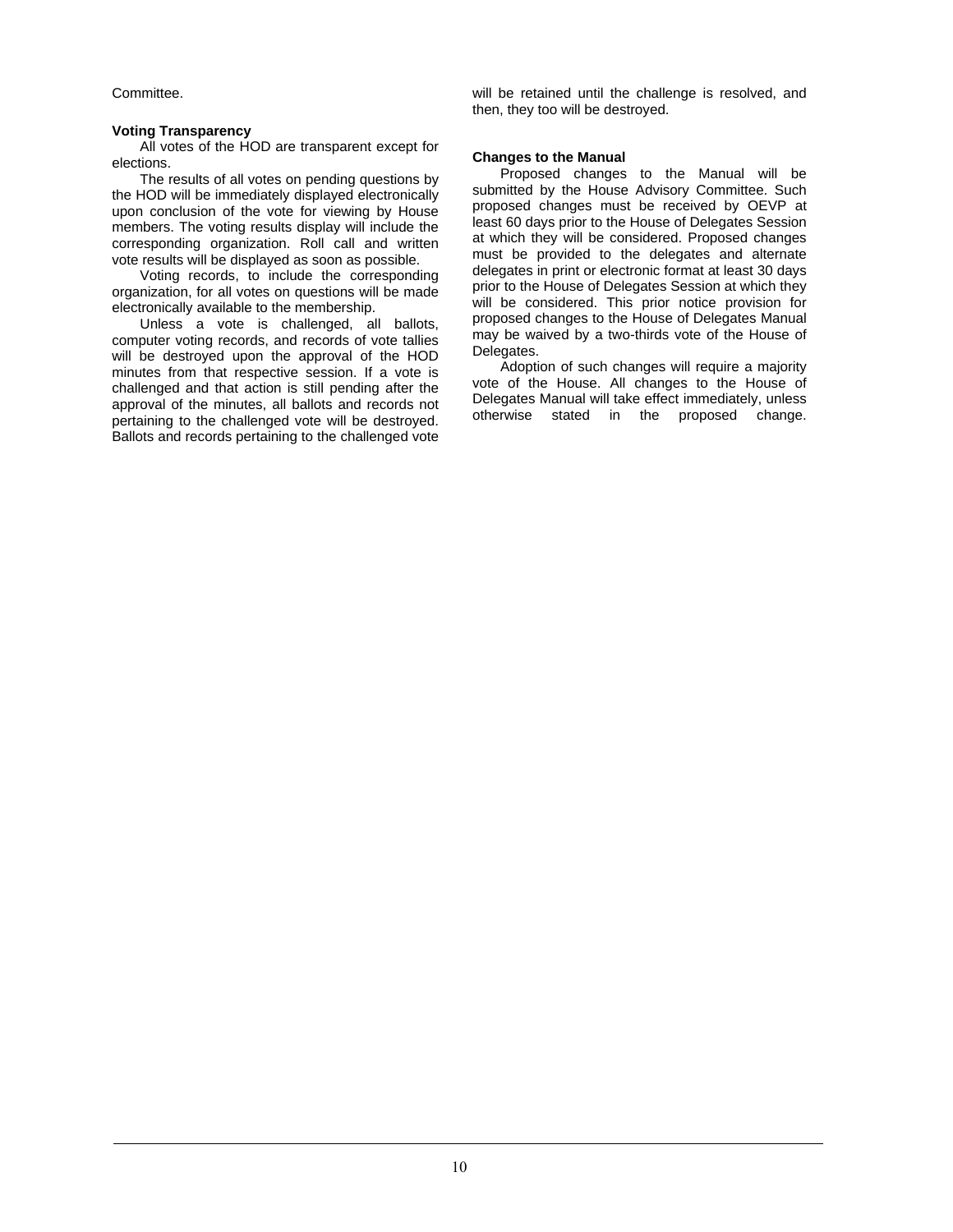# **Roles and Responsibilities of Members of the AVMA House of Delegates**

# **Role**

The success of the AVMA House of Delegates is largely based upon the commitment, involvement, and preparation of the Delegates between AVMA meetings and the two-way exchange of information between the AVMA leadership and the constituent veterinary medical organizations.

# **A. Qualifications**

- AVMA member.
- Elected or selected by the principal governing body or the membership of the sponsoring organization.
- Demonstrated leadership experience with effective communication and negotiation skills.

# **B. Responsibilities/Duties/Expectations**

- 1. Actively participate in AVMA electronic discussions and communications throughout the year.
- 2. Communicate AVMA member views and suggestions to the appropriate AVMA leadership, governing body, or AVMA staff member.
- 3. Be prepared and educated on agenda issues by reviewing AVMA policies up for renewal, AVMA publications including JAVMA, reference committee reports, email, and other distributed information.
- 4. Seek veterinary medical organization and member input as the recognized representative of the AVMA in preparation for voting in the House of Delegates, as determined by the individual veterinary medical organization.
- 5. Represent their veterinary medical organization at the AVMA House of Delegate Meetings regular annual session and regular winter session and promptly report actions taken to their organization.
- 6. Abide by Article VII of the AVMA Bylaws and AVMA Organizational Documents.
- 7. Provide reports of AVMA activities and issues to the veterinary medical organization [Designated Official] prior to each Board meeting for inclusion in the Board information.
- 8. Actively recruit and support veterinary medical organization members seeking volunteer leadership positions on AVMA councils, committees, trusts, and other entities.
- 9. Attend veterinary medical organization Board meetings and participate in Board voting as designated by the individual veterinary medical organization.
- 10. Elected/selected as determined by the veterinary medical organization and the term of office will be as designated in the AVMA Bylaws, Article VII, Section 9, Terms for Delegates and Alternate Delegates (four years or until such time as their successors are appointed).
- 11. Incur expenses associated with attending required HOD meetings that are not covered by AVMA or the individual veterinary medical organization.
- 12. Perform other duties as requested by the individual veterinary medical organization.
- 13. Gather information and be prepared to attend and represent constituents through thoughtful discussions at HOD meetings (open forum, Plenary Session, Reference Committee, District Caucus) regarding topics germane to the science and practice of veterinary medicine.
- 14. Attend and represent their veterinary medical organization at the AVMA officer candidate introductory presentations during the regular annual session of the AVMA House of Delegates and promptly provide candidate information to their organization.